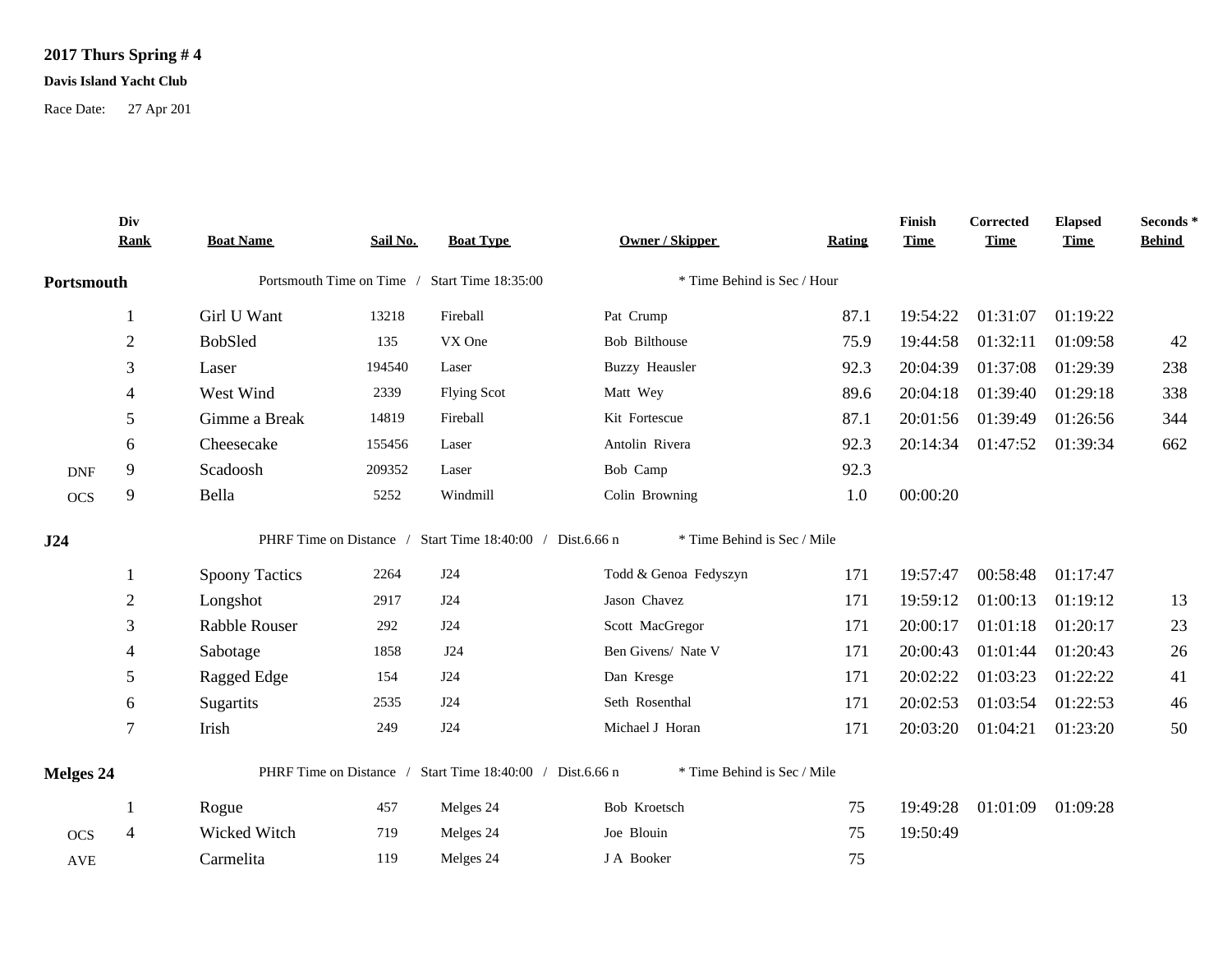| <b>Spin B</b>        |                |                         |       | PHRF Time on Distance / Start Time 18:45:00 / Dist.6.66 n | * Time Behind is Sec / Mile |     |          |          |          |                  |
|----------------------|----------------|-------------------------|-------|-----------------------------------------------------------|-----------------------------|-----|----------|----------|----------|------------------|
| 34%                  | 4              | Meltemi                 | 40787 | S <sub>2</sub> 9.1                                        | Alex Korakis                | 132 | 20:01:08 | 01:01:29 | 01:16:08 |                  |
|                      | $\overline{2}$ | Mal de Mer              | 747   | Wavelength                                                | Richard Karran              | 156 | 20:03:58 | 01:01:39 | 01:18:58 | $\overline{2}$   |
|                      | 3              | Privateer               | 282   | S <sub>2</sub> 9.1                                        | Chris Jones                 | 132 | 20:01:19 | 01:01:40 | 01:16:19 | $\mathbf{2}$     |
|                      | 4              | Tenacity                | 241   | Laser 28                                                  | Ken Hardy                   | 132 | 20:01:32 | 01:01:53 | 01:16:32 | $\overline{4}$   |
|                      | 5              | Fully Involved          | 97925 | <b>B25</b>                                                | Stephen Vincent             | 135 | 20:04:03 | 01:04:04 | 01:19:03 | 23               |
|                      | 6              | Junior                  | 41186 | J27                                                       | Frank Selph                 | 123 | 20:03:18 | 01:04:39 | 01:18:18 | 29               |
|                      | 7              | Dr Bligh                | 30    | S <sub>2</sub> 9.1                                        | Michael Maher               | 132 | 20:05:14 | 01:05:35 | 01:20:14 | 37               |
|                      | 8              | Son of A Sailor         | 11    | Elliott 770                                               | Todd Saunders               | 111 | 20:06:47 | 01:09:28 | 01:21:47 | 72               |
| Spin A               |                |                         |       | PHRF Time on Distance / Start Time 18:45:00 / Dist.6.66 n | * Time Behind is Sec / Mile |     |          |          |          |                  |
|                      | $\mathbf{1}$   | No Limit                | 39526 | Farr 395                                                  | Neal Burns                  | 42  | 19:55:53 | 01:06:13 | 01:10:53 |                  |
|                      | $\overline{2}$ | Rocket                  | 48    | <b>J35</b>                                                | Tarry Grimsdale             | 72  | 19:59:23 | 01:06:23 | 01:14:23 | $\boldsymbol{2}$ |
|                      | 3              | J-Hawk                  | 46625 | J105                                                      | David Arata                 | 72  | 20:00:10 | 01:07:10 | 01:15:10 | $\overline{9}$   |
|                      | 4              | Wired                   | 39511 | Farr 395                                                  | Achilles/ Brocks            | 42  | 19:58:20 | 01:08:40 | 01:13:20 | $22\,$           |
|                      | 5              | Alpha Dog               | 83170 | Sr 33                                                     | Gordon Latrobe              | 63  | 20:01:19 | 01:09:19 | 01:16:19 | 28               |
|                      | 6              | Fire & Ice              | 83198 | J105                                                      | George Cussins              | 81  | 20:04:24 | 01:10:25 | 01:19:24 | 38               |
|                      | 7              | Kicks                   | 50    | J92s                                                      | Peter Hartleb               | 99  | 20:07:41 | 01:11:42 | 01:22:41 | 49               |
|                      | 8              | Tampa Girl              | 83242 | J120                                                      | <b>Bill Terry</b>           | 54  | 20:02:59 | 01:11:59 | 01:17:59 | 52               |
|                      | 9              | No Way Jose             | 42696 | <b>J35</b>                                                | Jose Suarezhoyos            | 72  | 20:06:09 | 01:13:09 | 01:21:09 | 62               |
| <b>Racer Cruiser</b> |                |                         |       | PHRF Time on Distance / Start Time 18:50:00 / Dist.5.30 n | * Time Behind is Sec / Mile |     |          |          |          |                  |
|                      | 1              | Intrepid                | 41227 | <b>J40</b>                                                | Jeff Russo                  | 78  | 19:54:32 | 00:57:39 | 01:04:32 |                  |
|                      | $\overline{c}$ | Wing It                 | 43620 | Irwin 39 Citation                                         | Mike Doyle                  | 126 | 20:03:36 | 01:02:28 | 01:13:36 | 55               |
|                      | 3              | Javelina                | 482   | Tartan 37                                                 | Ray Dunn                    | 108 | 20:04:39 | 01:05:07 | 01:14:39 | 85               |
|                      | 4              | Lunacy                  | 198   | Tartan 37                                                 | Dave Lorick                 | 135 | 20:19:06 | 01:17:11 | 01:29:06 | 221              |
| RAF                  | 6              | Revenge                 | 005   | Dufour 34                                                 | Lee Burstiner               | 126 | 20:12:41 |          |          | 157              |
| Non Spin A           |                |                         |       | PHRF Time on Distance / Start Time 18:50:00 / Dist.5.30 n | * Time Behind is Sec / Mile |     |          |          |          |                  |
|                      | $\mathbf{1}$   | <b>Emotional Rescue</b> | 22268 | C & C 36                                                  | Dave Coffee                 | 176 | 20:02:46 | 00:57:13 | 01:12:46 |                  |
|                      | $\overline{2}$ | Long Gone               | 10225 | Morgan 42                                                 | Phil Waller                 | 161 | 20:01:56 | 00:57:43 | 01:11:56 | 6                |